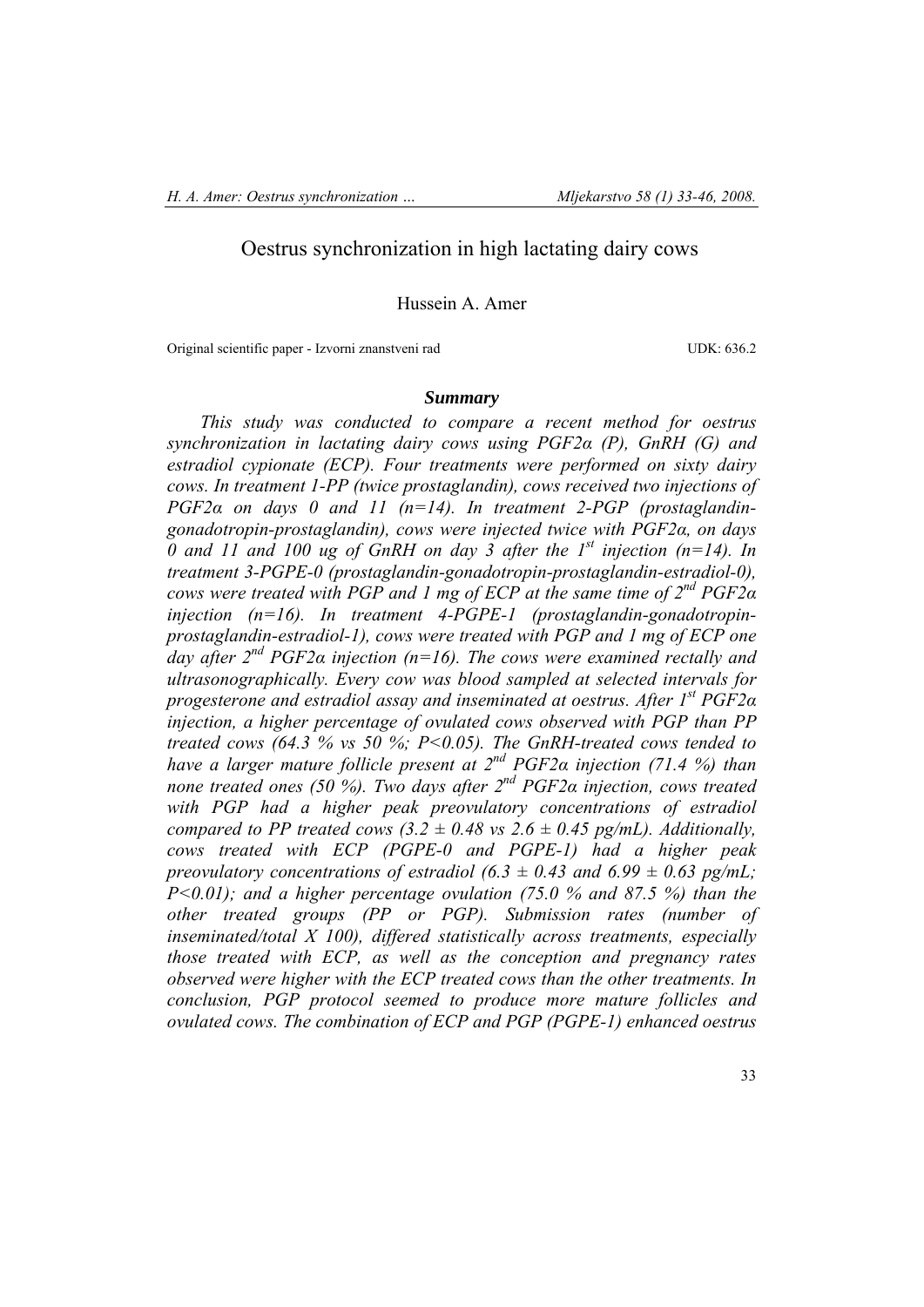*and increased ovulation, thus it is potentially a new method to routinely synchronize oestrus and ovulation in dairy cows.* 

*Key words: oestrus, synchronization, PGF2α, GnRH, estradiol cypionate, pregnancy*

### *Introduction*

Numerous researches are focused on developing technologies to synchronize and efficiently detect oestrus (Larson and Ball, 1992; Sterry et al., 2007), as lactating dairy cows have poor reproductive performance due to low fertility and low estrus detection RATE. Recently, a protocol has been developed (ovsynch) that synchronize the time of ovulation precisely using GnRH and PGF2α (Pursley et al., 1995). Ovsynch is based on the initiation of a new follicular wave with GnRH before inducing luteolysis by PGF2α. The emerging dominant follicle is forced to ovulate by a second treatment with GnRH allowing timed artificial insemination (TAI). Ovsynch protocol utilizes 3 treatments; GnRH administered at a random stage of the oestrus cycle, PGF2 $\alpha$  given 7 days later, and a 2<sup>nd</sup> GnRH treatment 2 days after  $PGF2\alpha$  injection. In lactating dairy cows, this protocol synchronized follicular development, regression of the corpus luteum, and time of ovulation allowing effective TAI without the need for detection of estrus (Burke et al., 1996; Schmitt et al., 1996; Pursley et al., 1997). Combinations of PGF2α, steroids (E2 and P4) and GnRH are used to regulate the life span of the corpus luteum, control follicular wave emergence and ovulation, and synchronize oestrus in cattle (Larson and Ball, 1992; Thatcher, 2001). Prostaglandins  $(PGF2\alpha)$  or its analogues induce luteal regression, but interval to oestrus is highly variable in randomly cycling cows (Lauderdale et al., 1974). Shortterm pretreatment with P4 or multiple injections of  $PGF2\alpha$  (at 11-14 day interval) reduced the proportion of cows that are in met estrus and increases the percentage of cows in oestrus (Britt, 1979; Xu et al., 1997; Bicalho et al., 2007). A more precise expression of oestrus (after  $PGF2\alpha$ ) can be achieved by synchronizing the follicular wave that gives rise to the preovulatory follicle. Estrogens and GnRH induce atresia or ovulation of dominant follicles and synchronize the emergence of a new follicular wave (Bo et al., 1994; Burke et al., 1999). Substituting oestradiol cypionate (ECP) for the second GnRH injection synchronizes ovulation and oestrus and yields similar pregnancy rates to the original ovsynch program (Lopes et al., 2000; Pancarci et al., 2002). Oestradiol cypionate is the only form of estradiol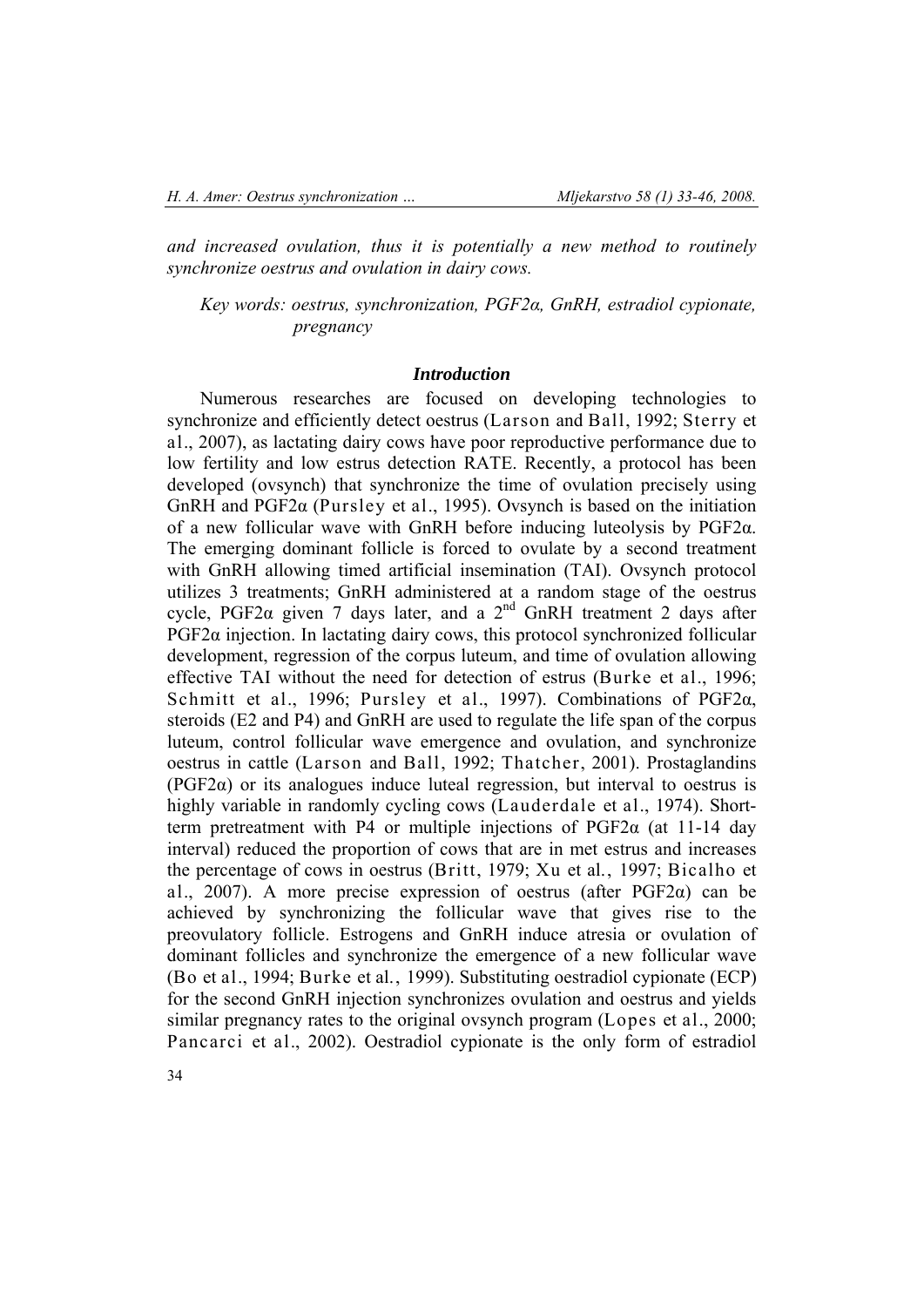registered for use in lactating dairy cows in the USA. Kojima et al. (2000) tested a GnRH-PGF2α protocol combined with P4 pretreatment in postpartum beef cows.

The objectives of the present study are, a) to evaluate an oestrus synchronization protocol for dairy cows based on the 7-11 system, as the interval elapsed between the GnRH and  $2<sup>nd</sup>$  PGF2 $\alpha$  injection was prolonged to 8 days (longer than the traditional 7 days interval, b) to improve the synchrony of oestrus and ovulation, after placement of an ECP at the end of treatment.

## *Material and methods*

## **Animals**

This study was conducted in a private dairy farm at Dakahlia Governorate. A total of sixty lactating Holstein cows those  $64.5 \pm 4.6$  days postpartum and eligible for first postpartum insemination were used. Cows were managed under routine conditions that included daily milking, free stall housing and twice daily feeding of total mixed ration (primary components are corn silage, alfalfa hay and concentrates; balanced to NRC requirements). Milk production ranged with average  $35.4 \pm 0.8$  kg/day at the start of the experiment, and the rolling herd average was approximately 7500 kg milk per lactation period. Only healthy cows, with normal reproductive status and with history of normal parturition; were chosen for these experiments.

### **Treatments design**

Cows were randomly assigned to each of four treatments (as described in Fig. 1):

### **Treatment 1 (PP)**

Cows (n=14) were injected with  $PGF2\alpha$  (2 mL Estrumate, Intervet) at day 0 and day 11.

## **Treatment 2 (PGP)**

Cows (n=14) were injected with  $PGF2\alpha$  (day 0), an injection of GnRH (100 ug; Cystorelin, Merial, Athens, GA) 3 days later and a  $2^{nd}$  dose of PGF2 $\alpha$ on day 11 (PGP treatment).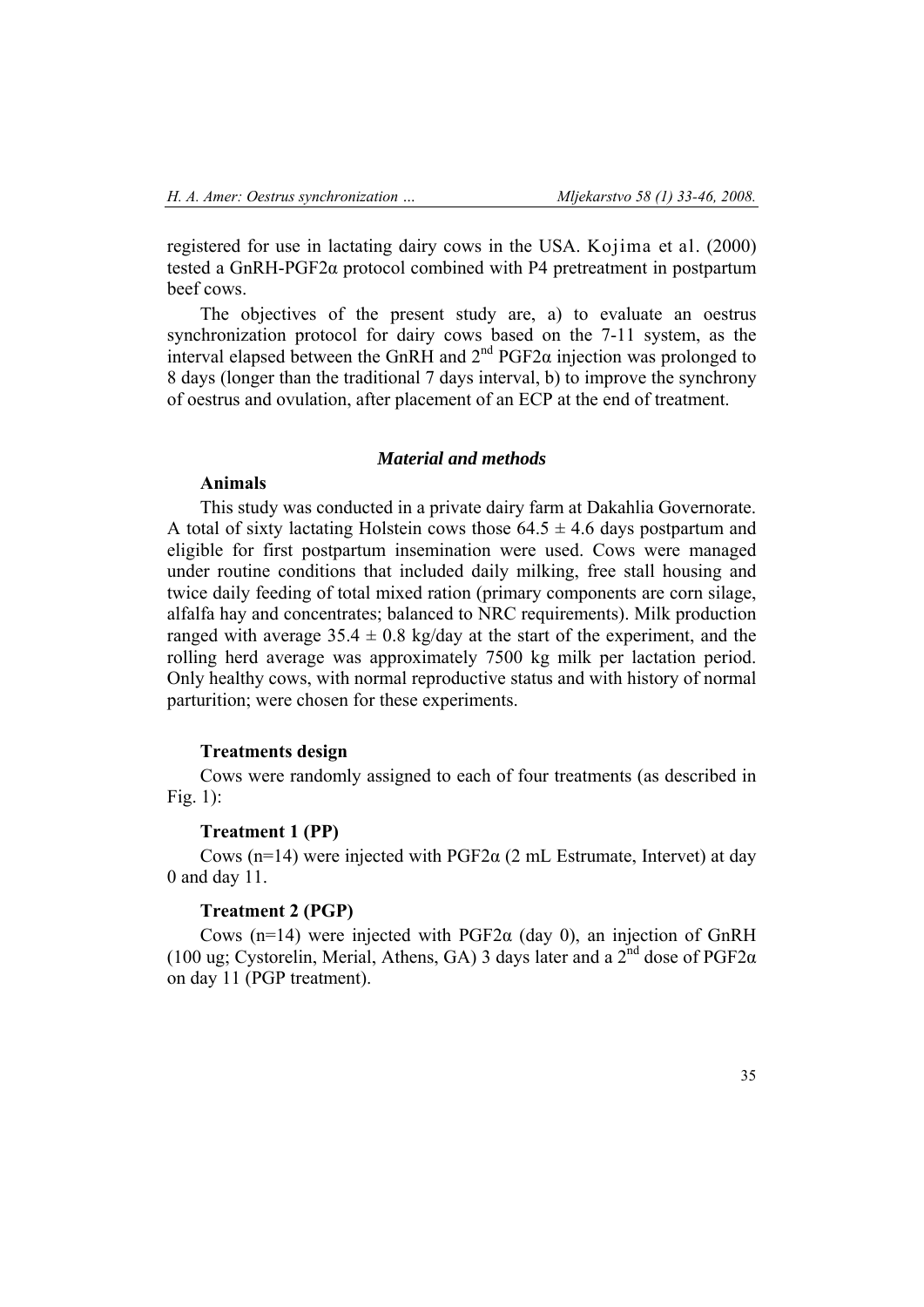## **Treatment 3 (PGPE-0)**

Cows  $(n=16)$  in this group were injected as in PGP as well as with 1 mg injection of ECP (Pharmacia Animal Health, Kalamazoo, MI) at the time of  $2<sup>nd</sup> PGF2\alpha$  injection (PGPE-0). The 0 denoted that ECP was given 0 day after  $2<sup>nd</sup> PGF2\alpha$  injection.

### **Treatment 4 (PGPE-1)**

Cows (n=16) in this group were injected as in PGP with 1 mg of ECP given one day after the  $2<sup>nd</sup>PGF2\alpha$  injection (PGPE-1).

## **Oestrus detection and artificial insemination**

Cows were observed for oestrus 3 times a day and artificially inseminated approximately 12 hours after the observed oestrus (a.m. - p.m. rule). All the cows were examined rectally and ultrasonographically by B-mode Ultrasound System [Pie-Medical Scanner-240 with a linear rectal transducer of 6 - 8 MHz] to record the corpora lutea and follicles  $(\geq 1.5 \text{ mm})$  at each observation in the 4 treatments.

## **Assay of plasma progesterone (P4) and estradiol (E2)**

Blood samples were collected on day 0 ( $1<sup>st</sup> PGF2\alpha$  injection), 3 and 5 and daily up to day 11 to ovulation or day 16 for cows that failed to ovulate after  $2<sup>nd</sup> PGF2\alpha$  injection (examined per rectum) into EDTA-treated tubes and placed immediately on ice. Plasma was harvested (by centrifuged blood at 1500Xg for 15 min.), and assayed for progesterone and estradiol by Radioimmunoassay (RIA).

Plasma progesterone concentrations were determined using a commercial available RIA-kits (Coat-A-Count; Diagnostic Products Corporation, C.A), validated for bovine plasma (Kirby et al., 1997). Samples were analyzed across five assays; intra- and inter-assay coefficient of variation was 16.9 and 7.9 %, respectively. Plasma estradiol concentrations were determined on day 11 through day 16 (in 4 treatments) with a validated RIA (Kirby et al., 1997). Samples were analyzed across 6 assays; intra- and inter-assay coefficient of variation was 7.5 and 14.7 %, respectively.

### **Pregnancy check**

Cows were checked for pregnancy by ultrasound scanning at DAY 40 and confirmed by rectal palpation at day 45 after artificial insemination. The submission, conception and pregnancy rates were measured in the four groups of treated cows.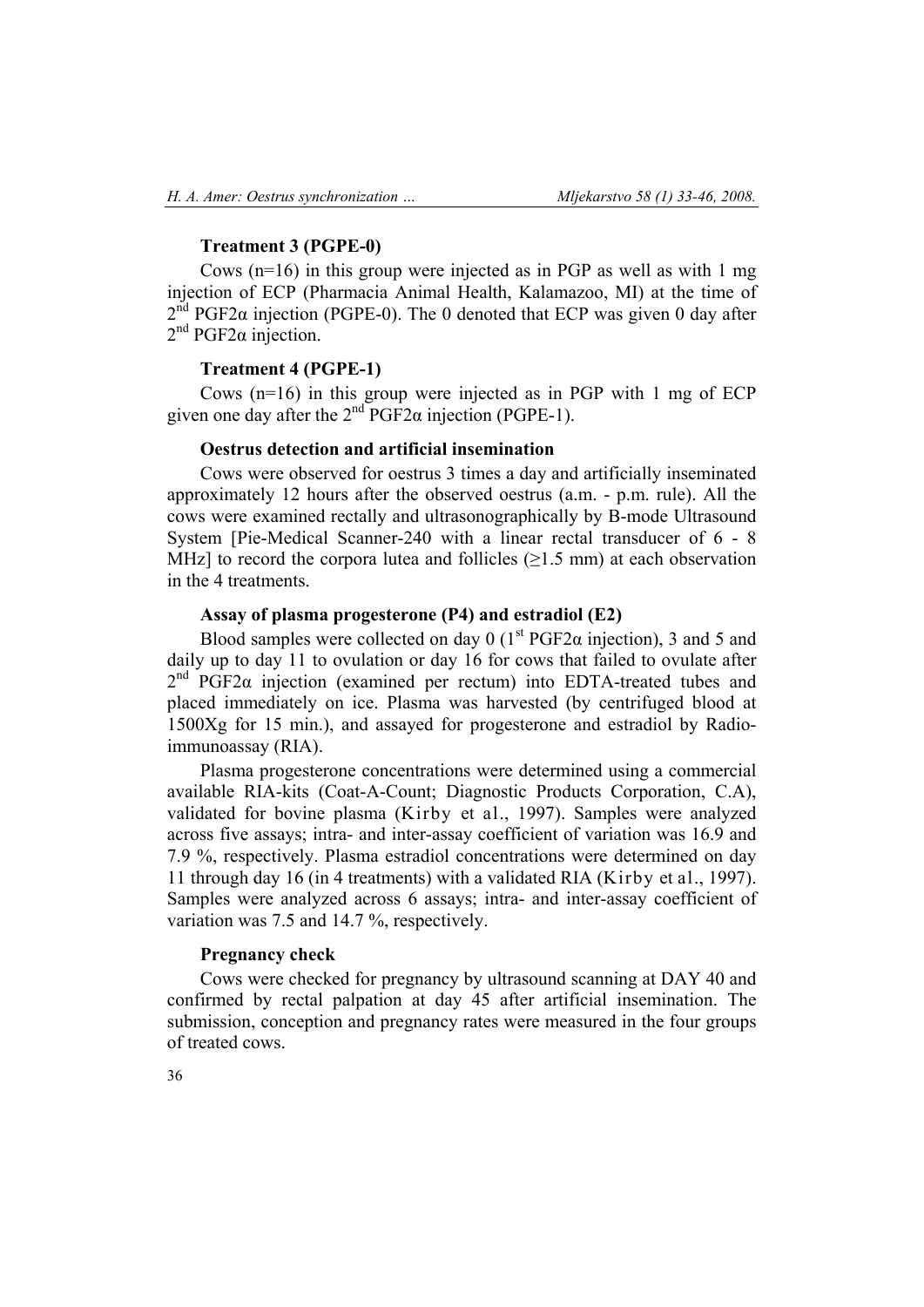- 1. Submission rate = Number of cows inseminated within 4 days after  $2<sup>nd</sup>$ PGF2α injection/total number of cows.
- 2. Conception rate = Number of pregnant cows / number of inseminated cows.
- 3. Pregnancy rate = Number of pregnant cows / total number of treated cows.



- *Fig. 1: Time line for treatment administration (PGF = 2 mL Estrumate; GnRH=100 ug Cystorelin; ECP=1 mg Estradiol cypionate). Estrus detection and artificial insemination for cows treated with PP, PGP, PGPE-0 and PGPE-1 protocols. Blood plasma was collected for progesterone and estradiol analysis*
- *Slika 1: Vremenski slijed tretmana (PGF = 2 mL Estrumate; GnRH=100 ug Cystorelin; ECP=1 mg Estradiol cypionate). Otkrivanje estrusa i umjetno osjemenjivanje za krave tretirane prema PP, PGP, PGPE-0 i PGPE-1 protokolima. Uzimani su uzorci krvne plazme za utvrđivanje razine progesterona i estradiola*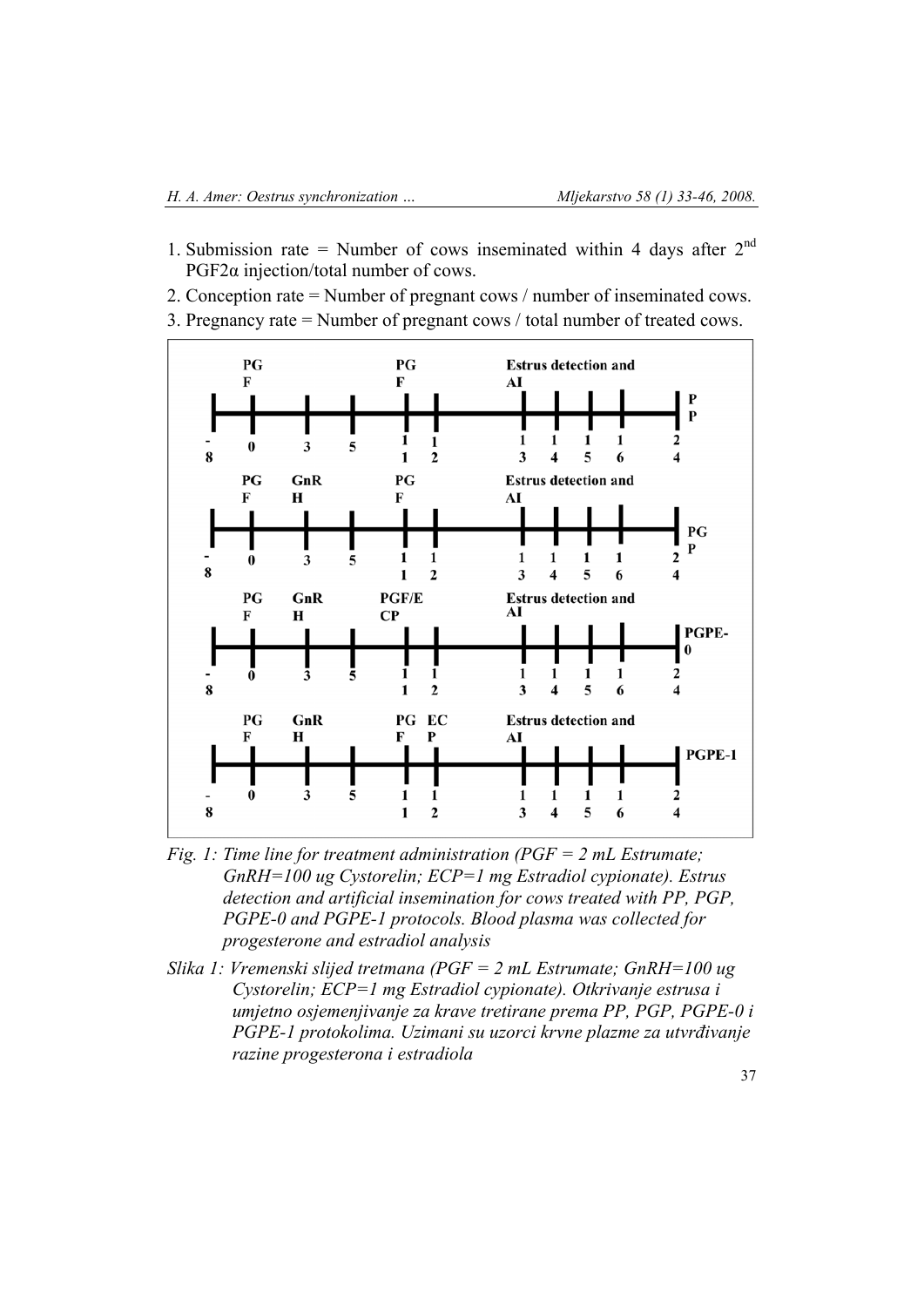### **Statistical analysis**

Data were analyzed using the Statistical Analysis System (SAS, 1996). Plasma estradiol concentrations were analyzed as repeated measures using the General Linear Models Procedure (Proc. GLM). Proportion of cows ovulating after each PGF2α injection was tested using a *χ2*-test.

### *Results*

A greater percentage of GnRH-treated cows (PGP) ovulated after  $1<sup>st</sup>$ PGF2 $\alpha$  injection than the non treated (PP) cows (64.3 % vs 50 %; P<0.05; Table 1). The improved ovulation percentage was associated with a large follicle that tended (P<0.10) to be larger in size at the time of  $2<sup>nd</sup> PGF2\alpha$ injection for PGP vs PP treated cows. However, mature follicles were determined 2 days after  $2<sup>nd</sup> PGF2\alpha$  injection. Although treatment with GnRH was associated with an increased ovulation percentage after  $1<sup>st</sup> PGF2\alpha$ injection, the percentage of cows that ovulated after  $2<sup>nd</sup>$  PGF2 $\alpha$  injection was 71.4 % versus 50 % for GnRH-treated cows than non treated ones, respectively (Table 1). The interval to oestrus  $(64 \pm 7 \text{ h})$  and the interval to ovulation (97  $\pm$  9 h) were also similar for both treatments.

Cows treated with PGP had higher peak preovulatory concentrations of estradiol in plasma compared to PP treated cows  $(3.2 \pm 0.48 \text{ vs } 2.6 \pm 0.45 \text{ s})$ pg/mL) following the  $2<sup>nd</sup>$  PGF2 $\alpha$  injection (Fig. 2).

After the  $2<sup>nd</sup>$  PGF2 $\alpha$  injection, ovulation was defined as low P4 (<0.5) ng/mL) on day 13 and high P4 ( $\geq$ 0.5 ng/mL) on day 24. Not ovulated cows had high P4 on day 13 and 24, low P4 on day 13 and 24, or high P4 on day 13 and low P4 on day 24. The development of accessory corpus luteum in the presence of a functional corpora lutea could not be determined because ovulation was based mainly on P4 concentration.

At the time of  $2^{nd}$  PGF2 $\alpha$  injection, the size of mature follicle was similar for all treatments after the ultrasound scanning. However, for cows treated with ECP (PGPE-0 and PGPE-1), mature follicles were also determined within 3 days after  $2^{nd}$  PGF2 $\alpha$  injection (P<0.05). Addition of ECP to the PGP treatment increased the percentage of cows ovulating (50 % and 71.4 % for PP and PGP vs 75.0 % and 87.5 % for PGPE-0 and PGPE-1; P<0.05; Table 1). Thus, the percentage of ovulations for PGPE-0 and PGPE-1 treated cows tended to be higher compared to the other treated cows. Interval to oestrus and interval to ovulation were similar for all treatments (55  $\pm$  5 and 91  $\pm$  7 h, respectively). For cows that ovulated, the actual days of ovulation after  $2<sup>nd</sup>$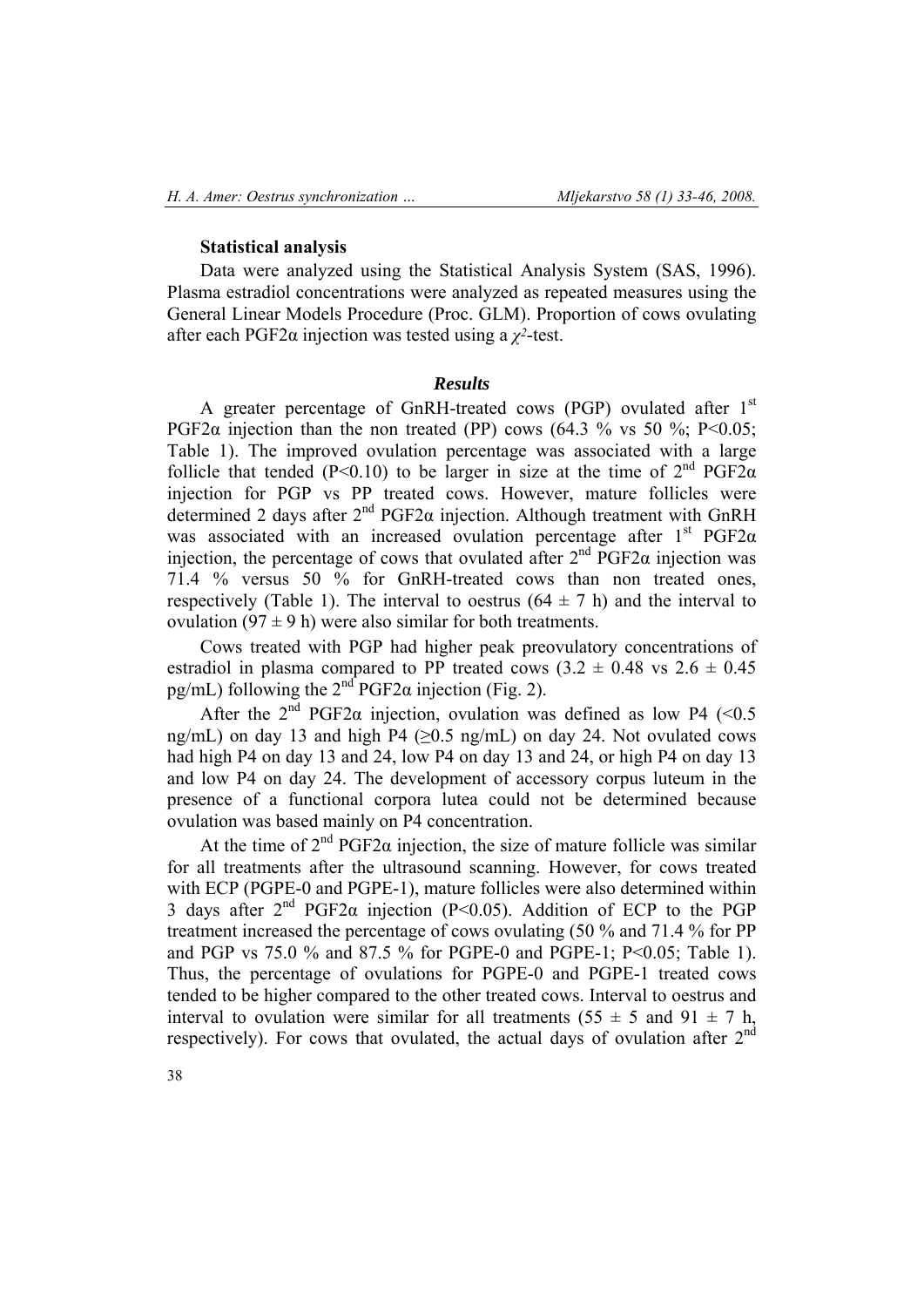PGF2 $\alpha$  injection were 3, 4 and 4 days for PGP; 3, 3, 4, 4, 4 and 5 days for PGPE-0 and 3, 4, 4, 4, 4 and 4 days for PGPE-1 treatments.

Treatment with ECP also increased plasma estradiol concentration after  $2<sup>nd</sup> PGF2\alpha$  injection (Fig. 3; P<0.05). Plasma estradiol concentrations were the greatest at  $1<sup>st</sup>$  and  $2<sup>nd</sup>$  day after  $2<sup>nd</sup>$  PGF2 $\alpha$  injection for PGPE-0 and PGPE-1 treated cows, respectively. In each case, the peak level of estradiol occurred one day after ECP injection. However, cows treated with ECP (PGPE-0 and PGPE-1) had a higher peak preovulatory concentrations of estradiol in plasma  $(6.3 \pm 0.43$  and  $6.99 \pm 0.63$  pg/mL; P<0.01) following  $2^{nd}$  PGF2 $\alpha$  injection.

Thirty one of sixty cows (51.6 %) were classified as anoestrus at the start of the trial (plasma  $P4 \le 0.5$  ng/mL on days  $-8$ , 0 and 3). The percentage of cows that developed a corpus luteum (hereafter referred to as ovulation) after 1<sup>st</sup> PGF2α injection was greater when cows received GnRH (75 % and 81.2 %; for PGPE-0 and PGPE-1 versus 50 % and 64.3 % for PP and PGP; P<0.001). A higher percentage of ECP treated cows were observed in standing oestrus and ovulated after  $2^{nd}$  PGF2 $\alpha$  injection and; 75 % and 87.5 %; P<0.05 for PGPE-0 and PGPE-1 vs 50 % and 71.4 % for PP and PGP treated cows, respectively.

# *Table 1*: *Summary of ovarian response to PGF2α, GnRH and Estradiol cypionate injection for cows treated with four synchronization protocols*

*Tablica 1: Sažeti prikaz reakcije jajnika na injekcije PGF2α, GnRH i estradiol cipionata kod krava tretiranih prema 4 protokola sinkronizacije estrusa* 

|                                                                   | N                    | Ovarian response / Reakcija jajnika (%)                                                                     |                                        |                                                                                                      |                                        |
|-------------------------------------------------------------------|----------------------|-------------------------------------------------------------------------------------------------------------|----------------------------------------|------------------------------------------------------------------------------------------------------|----------------------------------------|
| Treatment<br>design <sup>a</sup><br>Plan<br>terapije <sup>a</sup> |                      | After 1 <sup>st</sup> PGF2 $\alpha$ injection <sup>b</sup><br>Nakon 1. PGF2 $\alpha$ injekcije <sup>b</sup> |                                        | After $2^{nd}$ PGF2 $\alpha$ injection <sup>c</sup><br>Nakon 2. PGF2 $\alpha$ injekcije <sup>c</sup> |                                        |
|                                                                   |                      | Ovulating<br>Ovulacija                                                                                      | None<br>ovulating<br>Nema<br>ovulacije | Ovulating<br>Ovulacija                                                                               | None<br>ovulating<br>Nema<br>ovulacije |
| <b>PP</b><br><b>PGP</b><br>PGPE-0<br>PGPE-1                       | 14<br>14<br>16<br>16 | 7(50)<br>9(64.3)<br>12(75)<br>13 (81.2)                                                                     | 7(50)<br>5(35.7)<br>4(25.0)<br>3(18.8) | 7(50)<br>10(71.4)<br>12(75)<br>14 $(87.5)^d$                                                         | 7(50)<br>4(28.6)<br>4(25)<br>2(12.5)   |
| Total / Ukupno                                                    | 60                   | 41 (68.3)                                                                                                   | 19(31.7)                               | 43 $(71.7)$                                                                                          | 17(28.3)                               |

*a, b, c, d - significantly different at level P<0.05*

*a, b, c, d - signifikantno različiti na razini P<0,05*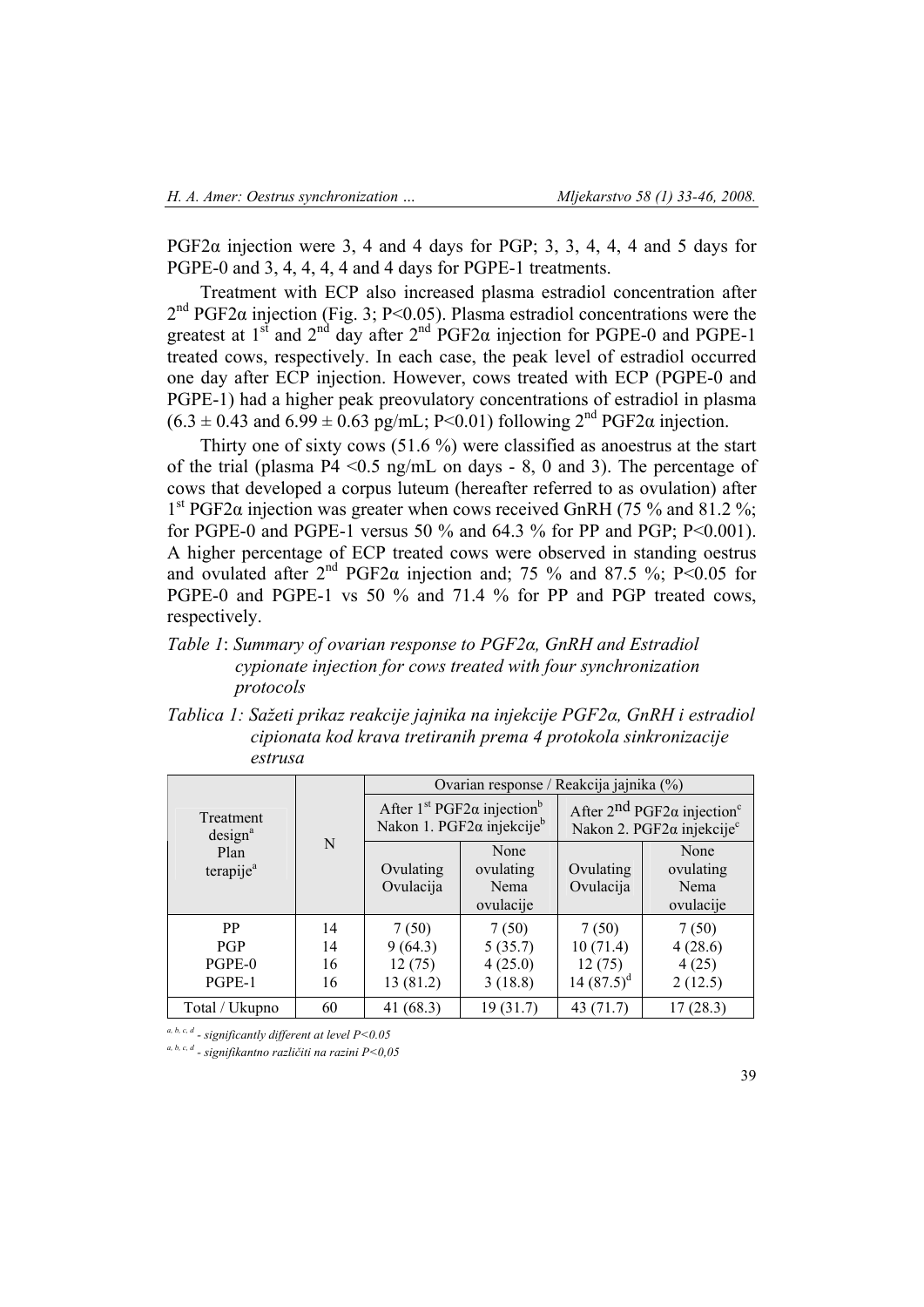

- *Fig. 2: Plasma estradiol concentrations (Least square means, SEM) after the 2nd PGF2α injection for cows treated with PP (n=14), PGP (n=14), PGPE-0 (n=16) and PGPE-1 (n=16). There was a treatment by day interaction (P<0.001)*
- *Slika 2: Koncentracije estradiola u plazmi (srednje vrijednosti najmanjih kvadrata, SEM) nakon 2. PGF2α injekcije za krave tretirane prema protokolima PP (n=14), PGP (n=14), PGPE-0 (n=16) i PGPE-1 (n=16). Utvrđena je interakcija tretmana prema danu (P<0.001)*

Plasma estradiol concentrations were similar across treatments at the time of  $2<sup>nd</sup>$  PGF2α injection. However, 2 days after  $2<sup>nd</sup>$  PGF2α, plasma estradiol concentrations were greater in cows that received ECP compared to PP or PGP (P<0.001; Fig. 2). The percentage of cows that ovulated (subsequently developed a corpus luteum) after  $2^{nd}$  PGF2 $\alpha$  injection was the greatest with ECP groups than the others  $(P<0.05)$ .

Submission rates (number of inseminated cows/totalX100), the conception and pregnancy rates was observed to be higher with the ECP treated cows than the other treatments (Table 2).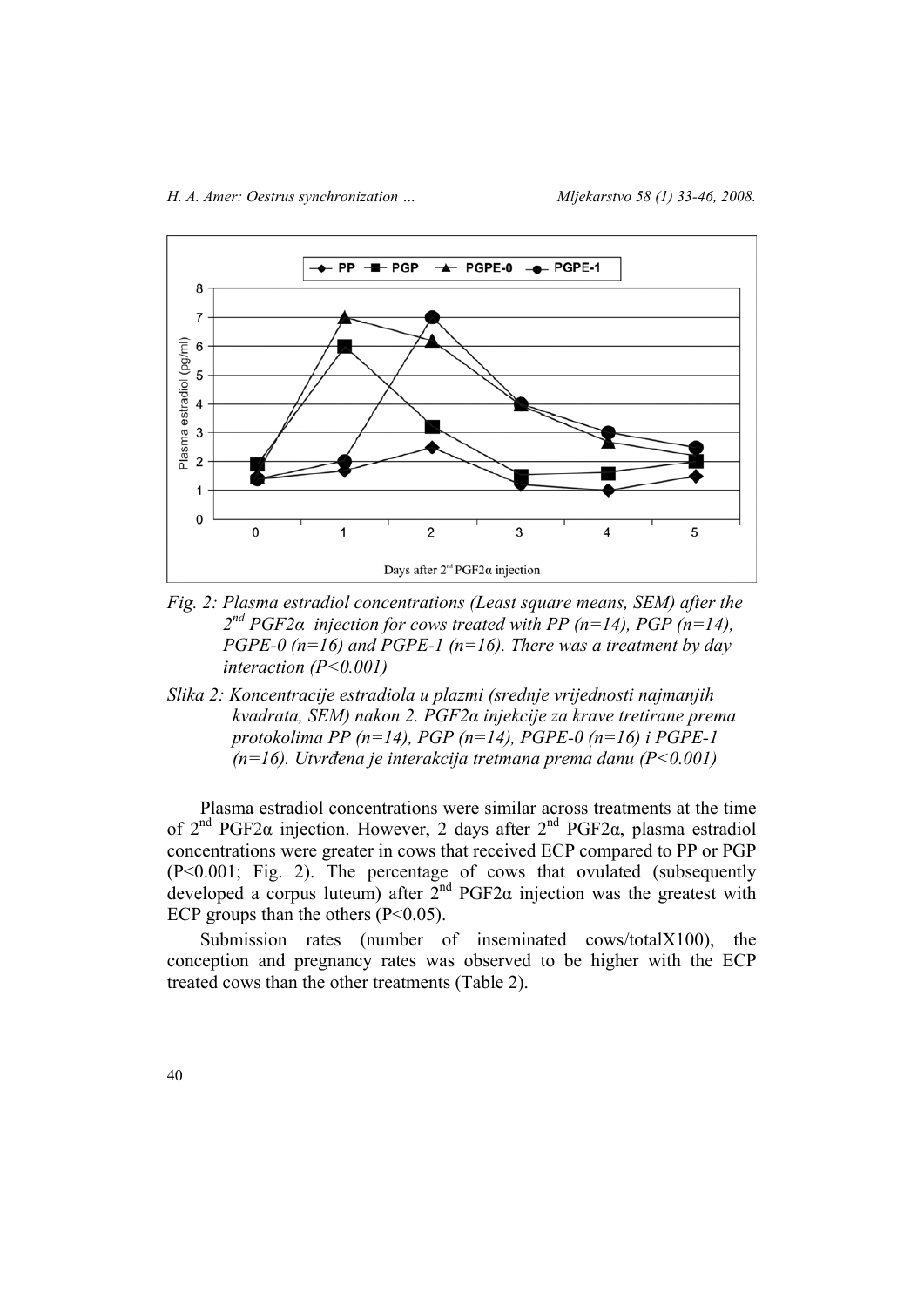# *Table 2: Submission, conception and pregnancy rates for cows treated with four synchronization protocols*

| Tablica 2: Postoci osjemenjenih krava, koncepcije i gravidnosti kod krava |
|---------------------------------------------------------------------------|
| tretiranih različitim protokolima sinkronizacije estrusa                  |

|                                                                   | N  | Reproductive parameters                                    |                                                             |                                                       |  |  |
|-------------------------------------------------------------------|----|------------------------------------------------------------|-------------------------------------------------------------|-------------------------------------------------------|--|--|
| Treatment<br>design <sup>a</sup><br>Plan<br>terapije <sup>a</sup> |    | Reproduktivni parametri                                    |                                                             |                                                       |  |  |
|                                                                   |    | Submission rate<br>Postotak osjemenjenih<br>$(\%)^{\flat}$ | Conception rate<br>Postotak koncepcije<br>$(\frac{0}{0})^c$ | Pregnancy rate<br>Postotak<br>gravidnosti<br>$(\%)^d$ |  |  |
| <b>PP</b>                                                         | 14 | 9(64.3)                                                    | 5(35.7)                                                     | 3(21.4)                                               |  |  |
| <b>PGP</b>                                                        | 14 | 9(64.3)                                                    | 5 (35.7                                                     | 4(28.6)                                               |  |  |
| PGPE-0                                                            | 16 | 12 (75)                                                    | 7(43.8)                                                     | 6(37.5)                                               |  |  |
| PGPE-1                                                            | 16 | 13 (81.3)                                                  | 9(56.3)                                                     | 8(50)                                                 |  |  |

*a, b, c, d - significantly different at level P<0.05*

*a, b, c, d - signifikantno različiti na razini P<0,05* 

### *Discussion*

An oestrus synchronization protocol (termed PGP) similar to 7 - 11 synch (Kojima et al., 2000; Kanitz et al., 2006) but without Melongesterol acetate was developed. The protocol consists of a  $PGF2\alpha$  injection followed 3 days later by a GnRH injection and another PGF2α injection 8 days after the GnRH. The protocol is similar to the original PGF2 $\alpha$  protocol consisting of 2 injections of PGF2α 11 days a part (Lucy et al., 1986; Sterry et al., 2007; Bicalho et al., 2007), but includes an injection of GnRH 3 days after the first PGF2 $\alpha$  injection. The GnRH provides two-fold advantages. First, it forces a timely ovulation of the dominant follicle after  $1<sup>st</sup> PGF2\alpha$  injection (Thatcher and Chenault, 1976). The timed ovulation prevents late ovulations that would potentially result in an immature and unresponsive corpus luteum at the time of 2nd PGF2α injection. Second, the GnRH forces a percentage of anoestrus cows to ovulate (Britt et al., 1974) and induces cyclicity in cows that would otherwise not respond to  $PGF2\alpha$ . The advantage of PGP was examined in the present experiments. In each case, the number of cows that ovulated after  $1<sup>st</sup>$  PGF2α injection was increased. For example, the percentage of cows that ovulated after  $1<sup>st</sup> PGF2\alpha$  injection developed when GnRH was given on day 3 (PGP and PGPE-1 compared to PP).

In the present study, cows treated with PGP had mature follicles that were larger at the time of  $2^{nd}$  PGF2 $\alpha$  injection. However, 2 days later, follicles were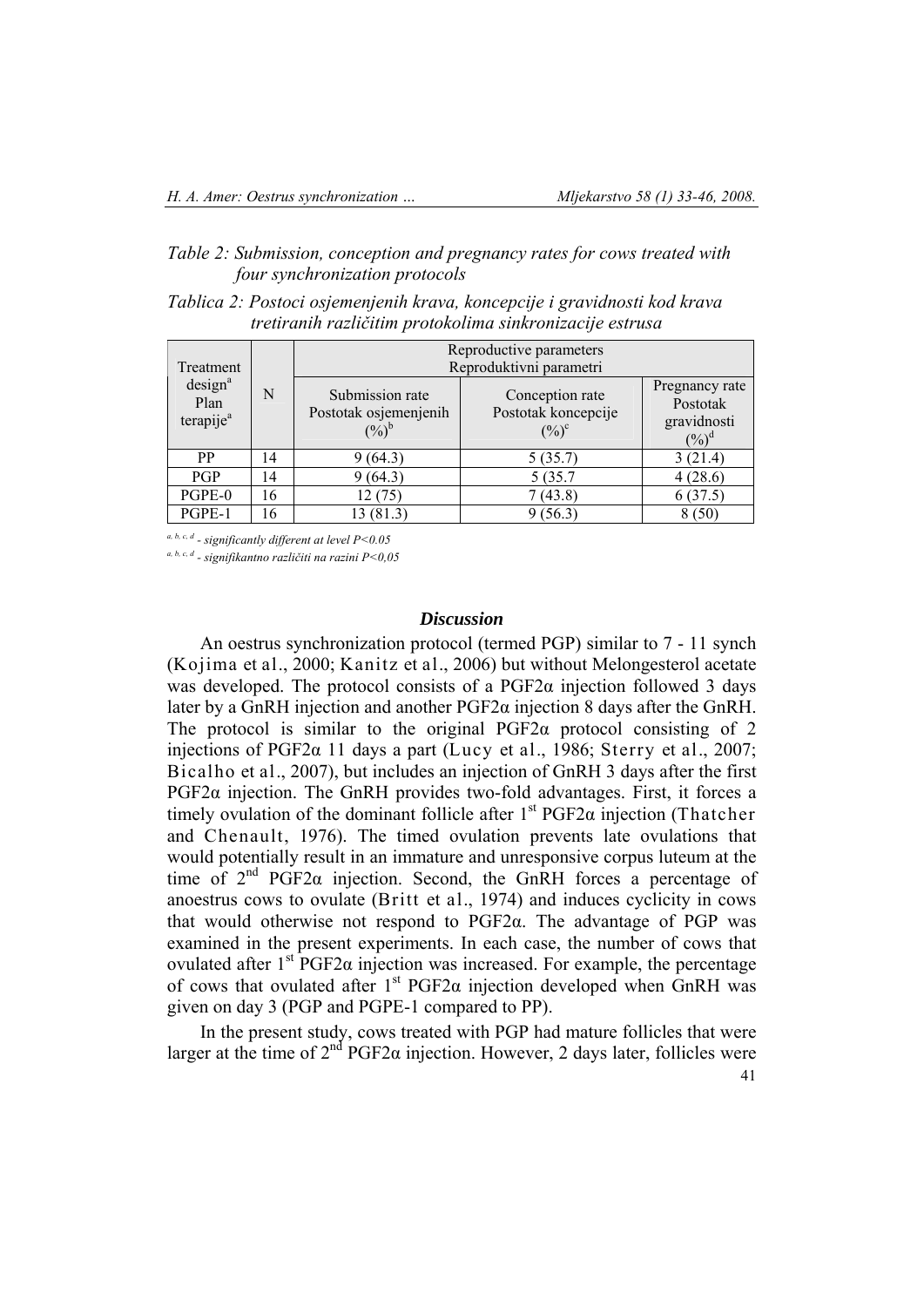similar in size because the mature follicles of PP-treated cows continued to grow, whereas those of PGP-treated cows remained the same size. Treatment with GnRH appears to produce more mature follicles at the time of  $2^{nd} PGF2\alpha$ injection; supported by the fact that both PGP and PGPE-1-treated cows were in estrus before PP-treated cows. Luteal and follicular maturity may be an advantage of the PGP protocol over traditional GnRH- PGF2α protocols. The extra day between the GnRH and  $PGF2\alpha$  injection (8 days for PGP versus 7 days for traditional protocols) may place more cows in diestrum (being responsive to  $PGF2\alpha$ ), and more mature follicle may lead to a more functional CL upon ovulation (Vasconcelos et al., 2001; Kanitz et al., 2006; Sterry et al., 2007).

Addition of ECP increased the number of cows that ovulated after 2<sup>nd</sup> PGF2 $\alpha$  injection (Table 1) and improved the percentage of cows in standing estrus. Both responses were associated with increased plasma estradiol concentrations after  $2<sup>nd</sup>$  PGF2 $\alpha$  injection. Although plasma estradiol concentrations were elevated, they were within physiological ranges and there were no incidences of false oestrus (behavioral oestrus without ovulation). Addition of estradiol to PGP protocol also had the unexpected effect of increasing follicular growth. The suppressive effect of estrogens on follicular development is well documented (Bo et al., 1994; Burke et al., 2000; Martinez et al., 2002) but stimulatory effects on preovulatory follicular growth have not been reported in cattle (Burke et al., 2000). It appears that exogenous estradiol stimulated some aspects of dominant follicular growth but the exact mechanism is not known.

One major goal for any new oestrus synchronization protocol should be the implementation of timed AI. The interval to ovulation and interval to oestrus were examined in this study. The results were promising, as a higher percentage of GnRH-treated cows ovulated after  $1<sup>st</sup> PGF2\alpha$  injection (64.3 %) vs 50 %;  $P<0.05$ ). The GnRH-treated cows tended to have a larger mature follicle present at  $2^{nd}$  PGF2 $\alpha$  injection. The percentage of cows that ovulated after  $2<sup>nd</sup>$  PGF2 $\alpha$  injection was 71.4% vs 50 % for GnRH-treated cows than none treated ones, respectively. Cows treated with PGP had higher peak preovulatory concentrations of estradiol in plasma compared to PP treated cows (3.2  $\pm$  0.48 vs 2.6  $\pm$  0.45 pg/mL) following 2<sup>nd</sup> PGF2 $\alpha$  injection. Cows treated with ECP (PGPE-0 and PGPE-1) had a significant higher peak preovulatory concentrations of estradiol (6.3  $\pm$  0.43 and 6.99  $\pm$  0.63 pg/mL); and a significant higher percentage ovulation (75.0 % and 87.5 %) than the other treated groups (PP or PGP). The PGP protocols are similar to the other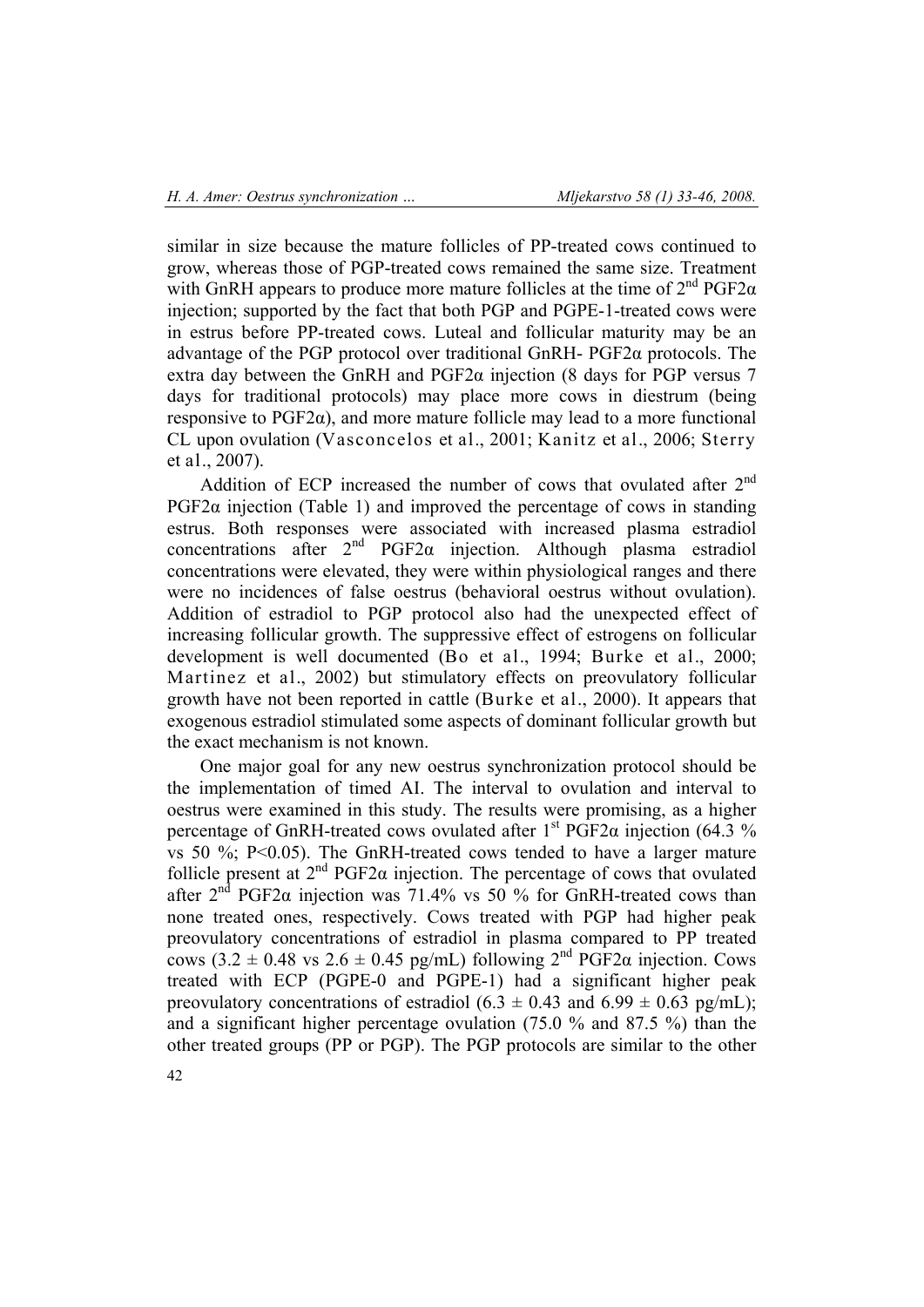GnRH-PGF2α protocols because GnRH and PGF2α are given in a series. The primary difference is that  $PGF2\alpha$  is given before  $1<sup>st</sup>$  GnRH injection. The first injection of  $PGF2\alpha$  causes corpus luteum regression so that the most cows are on day 8 of the oestrus cycle when  $2<sup>nd</sup> PGF2\alpha$  dose is injected. In late luteal phase, cows treated with GnRH and  $PGF2\alpha$  at 7 day interval tend to exhibit oestrus around the time of  $PGF2\alpha$  injection; i.e. before the time when the most cows are in estrus, 2-3 days after  $PGF2\alpha$  (Vasconcelos et al., 1999; Dejarnette et al., 2001). The present study did not compare PGP to GnRH and PGF2α given at 7 day interval but with one day more (8 days). Nevertheless, oestrus was not observed before  $2<sup>nd</sup>$  PGF2 $\alpha$  injection in PGP cows. The possibility that relative to GnRH and PGF2α-alone, PGP increases the percentage of cows in oestrus 2-3 days after the last  $PGF2\alpha$  injection should be tested in larger experiment.

GnRH is an obvious substitution for ECP in the PGPE-1 protocol. The GnRH would be given 48 hours after  $2<sup>nd</sup>$  PGF2 $\alpha$  injection but the timing of other injections would be similar ( $PGF2\alpha$  day 0, GnRH day 3,  $PGF2\alpha$  day 11, GnRH day 13; PGPG protocol). In a previous study, the PGPG protocol was tested in 45 postpartum dairy cows and 93 % of the cows ovulated on day 14 (Sterry et al., 2007). Thus, the PGPG protocol may be an alternative to PGPE-1 that is highly suited for timed AI.

At last, it can be concluded that PGP protocol increased the number of ovulated cows after  $1<sup>st</sup>$  PGF2α injection and produced more mature follicles at the time of  $2<sup>nd</sup> PGF2\alpha$  injection. Adding ECP to PGP (especially PGPE-1) enhanced the expression of oestrus and increased ovulation percentage. Thus, a combination of PGP and ECP is potentially a new method to routinely synchronize oestrus and ovulation in dairy cows.

# *SINKRONIZACIJA ESTRUSA VISOKOMLIJEČNIH KRAVA*

# *Sažetak*

*Istraživanje je provedeno kako bismo usporedili najnovije metode sinkronizacije estrusa krava u laktaciji koristeći PGF2α (P), GnRH (G) i estradiol cipionat (ECP). Koristili smo četiri tretmana na 60 mliječnih krava. U prvom tretmanu - PP (dva puta prostaglandin), kravama je dvaput injiciran PGF2α, nulti i jedanaesti dan (n = 14). U drugom tretmanu -PGP (prostaglandin-gonadotropin-prostaglandin), kravama je dvaput injiciran*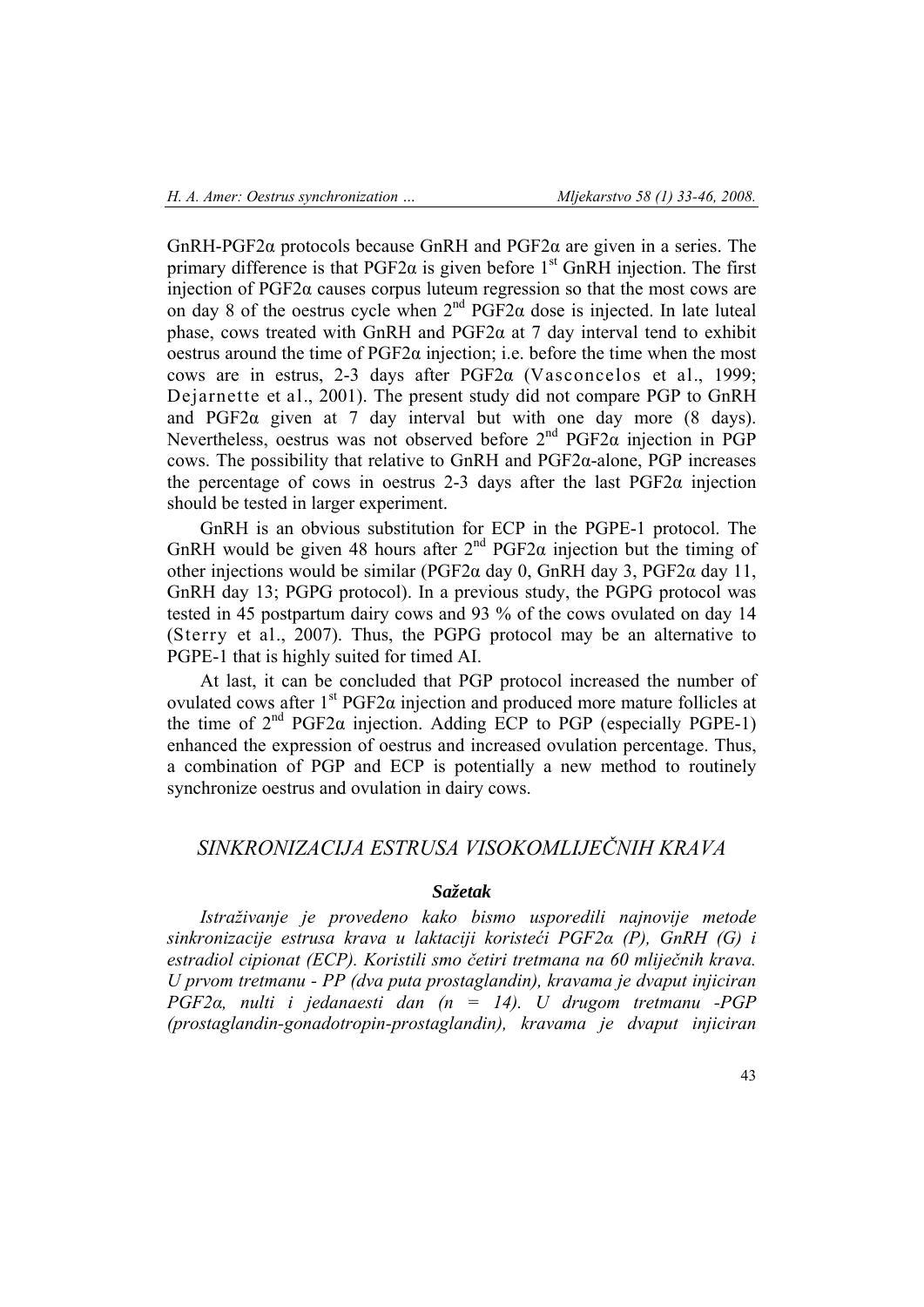*PGF2α, nulti i jedanaesti dan i 100 ug GnRH treći dan nakon prve injekcije (n = 14). U trećem tretmanu - PGPE-0 (prostaglandin-gonadotropinprostaglandin-estradiol-0), krave su tretirane kao u PGP, uz 1 mg ECP u vrijeme druge injekcije PGF2α (n = 16). U četvrtom tretmanu - PGPE-1 (prostaglandin-gonadotropin-prostaglandin-estradiol-1), krave su tretirane kao u PGP, uz 1 mg ECP jedan dan poslije druge injekcije PGF2α (n = 16). Krave su pregledane rektalno i pomoću ultrazvuka. Svakoj kravi uziman je uzorak krvi u određenim razmacima, za istraživanje koncentracije progesterona i estradiola te su osjemenjene u estrusu. Nakon prve injekcije PGF2α utvrdili smo veći postotak krava s ovulacijom kod PGP u odnosu na PP tretman (64,3 %, odnosno 50 %; P<0,05). Kod krava tretiranih s GnRH češće su utvrđeni veći zreli folikuli prilikom druge aplikacije PGF2α (71,4 %) u usporedbi s netretiranim (50 %). Dva dana poslije druge aplikacije PGF2α, kod krava tretiranih s PGP utvrđena je veća preovulatorna koncentracija estradiola u usporedbi s kravama u PP protokolu (3,2 ± 0,48, odnosno 2,6 ± 0,45 pg/mL). Također, kod krava tretiranih s ECP (PGPE-0 i PGPE-1) utvrđena je veća preovulatorna koncentracija estradiola (6,3 ± 0,43 i 6,99 ± 0,63 pg/mL; P<0,01) i veći postotak ovulacija (75,0 % i 87,5 %) u odnosu na skupine s drugim tretmanima (PP ili PGP). Postotak osjemenjenih krava (broj osjemenjenih/ukupan broj krava x 100), statistički je bio značajno različit između protokola, pogotovo kod krava tretiranih s ECP, kao i razlike za postotak koncepcije i gravidnosti, koje su bile veće kod krava tretiranih s ECP u odnosu na ostale tretmane. Možemo zaključiti da je PGP protokol za posljedicu imao više dozrelih folikula i više krava s ovulacijom. Kombinacija ECP i PGP (PGPE-1) poboljšala je pojavu estrusa i ovulacija te je to potencijalno nova metoda za rutinsku sinkronizaciju estrusa i ovulacije kod mliječnih krava.* 

*Ključne riječi: estrus, sinkronizacija, PGF2α, GnRH, estradiol cipionat, gravidnost*

#### *References*

BICALHO, R.C., CHEONG, S.H., WARNICK, L.D., GUARD, C.L. (2007): Evaluation of progesterone supplementation in a prostaglandin F2-α-based presynchronization protocol before timed insemination. *J. Dairy Sci*. 90, 1193-1200.

BO, G.A., ADAMS, G.P., PIERSON, R.A., TRIBULO, H.E., CACCIA, M., MAPLETOFT, R.J. (1994): Follicular wave dynamics after estradiol-17 B treatment of heifers with or without a progesterone implant. *Theriogenology* 41, 1555-1569.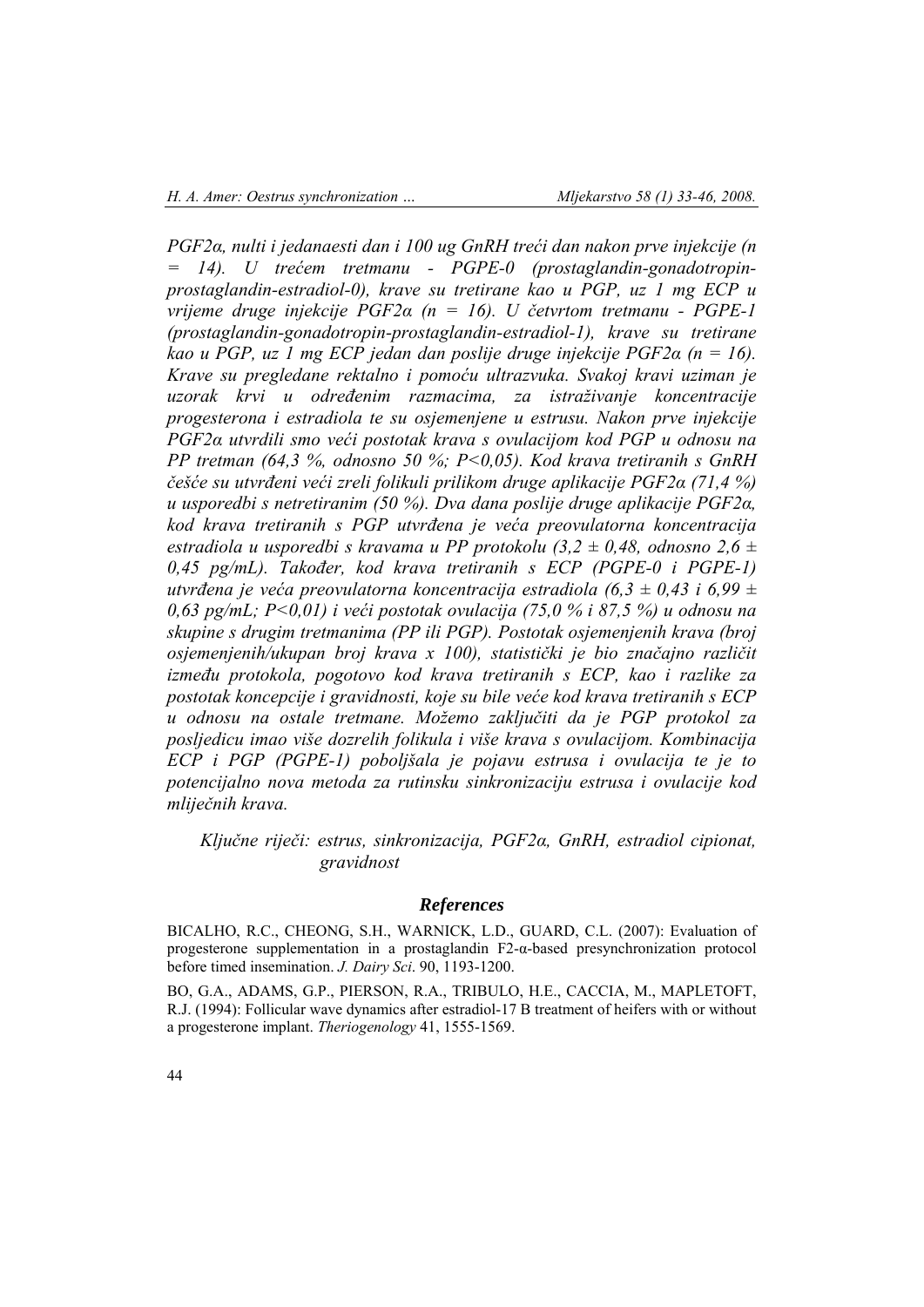BRITT, J.H. (1979): Prospects for controlling reproductive processes in cattle, sheep and swine from recent findings in reproduction. *J. Dairy Sci*. 62, 651-665.

BRITT, J.H., KITTOK, R., HARRISON, D.S. (1974): Ovulation, oestrus and endocrine response after GnRH in early postpartum cows. *J. Anim. Sci*. 39, 915-919.

BURKE, C.R., BOLAND, M.P., MACMILLAN, K.L. (1999): Ovarian responses to progesterone and oestradiol benzoate administered intravaginally during dioestrus in cattle. *Anim. Reprod. Sci*. 55, 23-33.

BURKE, C.R., DAY, M.L., BUNT, C.R., MACMILLAN, K.L. (2000): Use of a small dose of estradiol during dioestrus to synchronize development of the ovulatory follicle in cattle. *J. Anim. Sci*. 78, 145-151.

BURKE, J.M., DE LA SOTA, R.L., RISCO, C.A., STAPLES, C.R., SCHMITT, E.J., THATCHER, W.W. (1996): Evaluation of timed insemination using a gonadotropin-releasing hormone agonist in lactating dairy cows. *J. Dairy Sci*. 79, 1385-1393.

DEJARNETTE, J.M., SOLVERSON, R. R., MARSHALL, C.E. (2001): Incidence of premature oestrus in lactating dairy cows and conception rates to standing oestrus or fixedtime insemination after synchronization using GnRH and PGF2α. *Ani. Reprod. Sci*. 67, 27-35.

KANITZ, W., BHOJWANI, S., BECKER, F., SCHNEIDER, F. (2006): Follicle dynamics and characteristics of ovulation in heifers after ovsynch treatment in the last third of the oestrus cycle. *Berl Munch Tierarztl Wochenschr*. 119, 512-515.

KIRBY, C.J., SMITH, M.F., KEISLER, D.H., LUCY, M.C. (1997): Follicular function in lactating dairy cows treated with sustained-release bovine somatotropin. *J. Dairy Sci*. 80, 273- 285.

KOJIMA, F.N., SALFEN, B.E., BADER, J.P., RICKE, W.H., LUCY, M.C., SMITH, M.K., PATTERSON, D.J. (2000): Development of an oestrus synchronization protocol for beef cattle with short-term feeding of melengesterol acetate, 7-11 synch. J*. Anim. Sci*. 78, 2186- 2191.

LARSON, L.L., BALL, P.J. (1992): Regulation of oestrus cycles in dairy cattle: A review. *Theriogenology* 38, 255-267.

LAUDERDALE, J.W., SEGUIN, B.E., STELLFLUG, J.N., CHENAULT, J.R., THATCHER, W.W., VIMCENT, C.K., LOYANCANO, A.F. (1974): Fertility of cattle following PGF2α injection. *J. Anim. Sci*. 38, 964-967.

LOPES, F.L., ARNOLD, D.R., WILLIAMS, J., PANCARCI, S.M., THATCHER, M.J., DROSET, M., THATCHER, W.W. (2000): Use of estradiol cypionate for timed insemination. *J. Anim. Sci*. 78, 216 (Abstract).

LUCY, M.C., STEVENSON, J.S., CALL, E.P. (1986): Controlling first service and calving interval by PGF2α, GnRH and timed insemination. *J. Dairy Sci*. 69, 2186-2194.

MARTINEZ, M.F., COLAZO, M.G., KASTELIC, J.P., MAPLETOFT, R.J. (2002): Effects of estradiol-17B or estradiol benzoate on follicular dynamic in CIDR-b treated beef heifers. *Theriogenology* 57, 382 (Abstract).